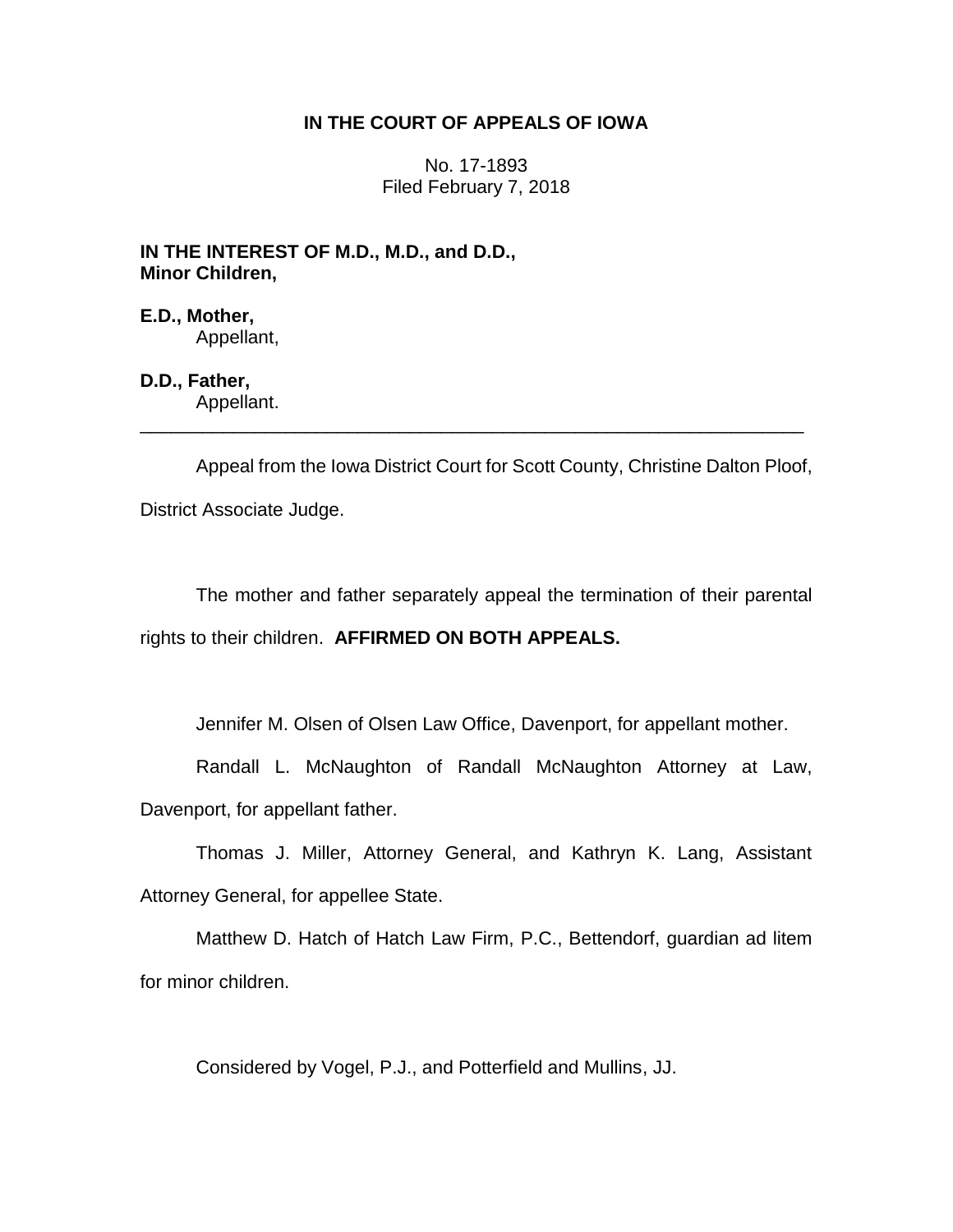## **POTTERFIELD, Judge.**

 $\overline{a}$ 

The mother and father separately appeal the termination of their parental rights to their three children, M.D. born in 2005; M.D., born in 2009; and D.D., born in 2011. The juvenile court terminated each parent's rights as to all three children pursuant to Iowa Code section 232.116(1)(d) and (f) (2017). On appeal, both parents maintain their parental rights should not have been terminated because (1) there is not clear and convincing evidence to support the statutory grounds for termination, (2) it is not in the best interests of the children, and (3) a permissive factor weighs against termination. Additionally, the father claims the oldest child should have been appointed an attorney separate from the guardian ad litem (GAL). *See* Iowa Code § 232.89(4).

We begin our review<sup>1</sup> by considering the statutory grounds for termination. Where, as here, the juvenile court terminates parental rights on more than one ground, we may affirm on any ground we find supported. *See In re S.R.*, 600 N.W.2d 63, 64 (Iowa Ct. App. 1999). Under subsection (f), each parent challenges only the final element—whether the children could be returned home at the time of the termination hearing. *See* Iowa Code § 232.116(f)(4); *In re D.W.*, 791 N.W.2d 703, 707 (Iowa 2010) (interpreting "present time" language of section 232.116 to mean "at the time of the termination hearing").

It is undisputed that both of the parents made some improvements between the time the children were removed and the hearing. The home was unsanitary at

<sup>1</sup> We review termination proceedings de novo. *In re M.W.*, 876 N.W2d 212, 219 (Iowa 2016). We will affirm the juvenile court's order if the grounds for termination are proven by clear and convincing evidence. *In re J.E.*, 723 N.W.2d 793, 798 (Iowa 2006). Our primary concern is the best interests of the children. *Id.*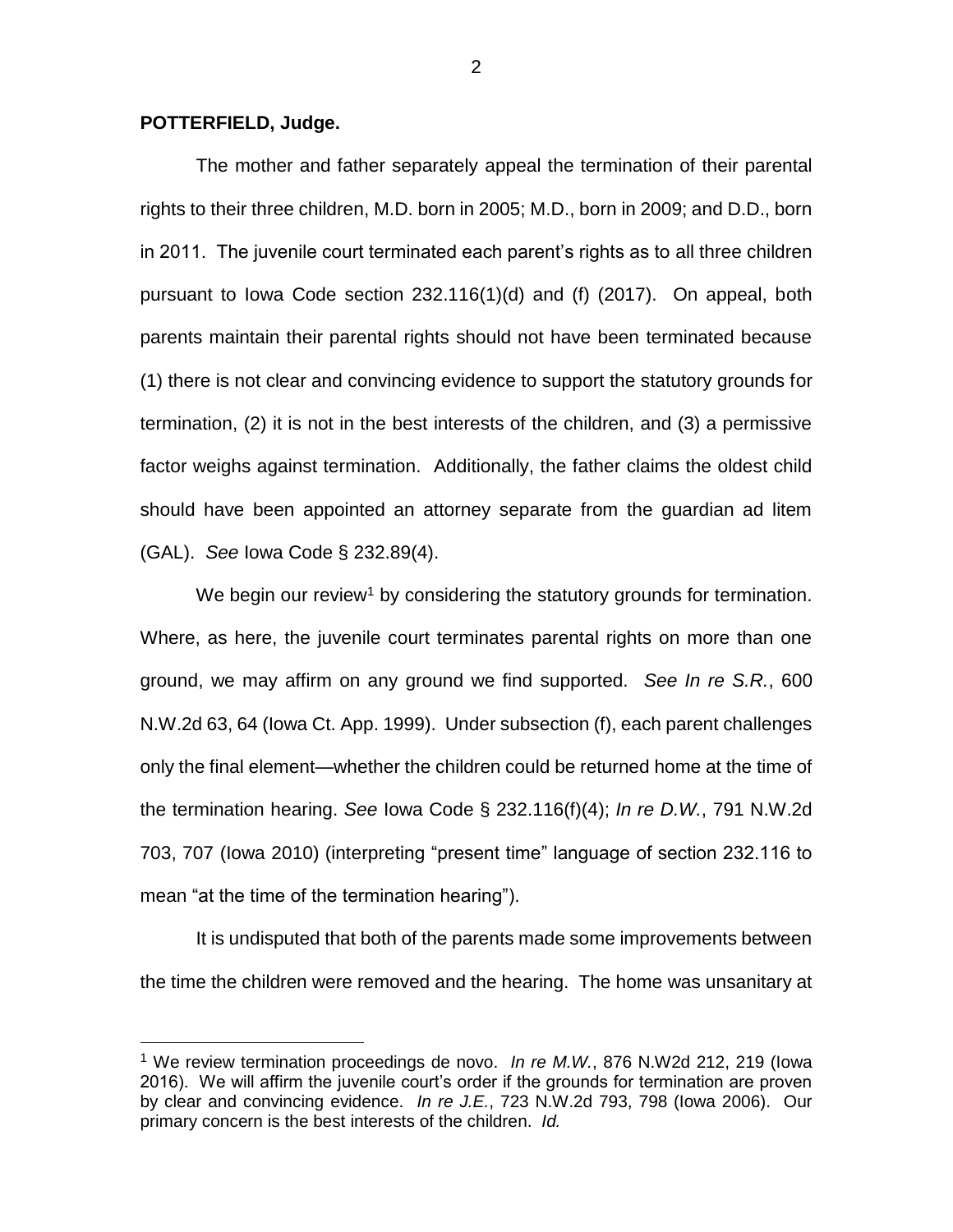the time the Iowa Department of Human Services (DHS) got involved—February 2016. There were dirty clothes strewn throughout the home and strong odor of cat and dog urine, along with the smell of having six pets in a small space. The middle child's teacher reported she often arrived at school with "filthy" arms and face, wearing soiled, too-small clothing—sometimes pajamas. While the parents had regressed in some ways in the months preceding the hearing—which took place in September 2017—for most of the pendency of the case, the home was considered sanitary by the department.

Additionally, DHS initially got involved due to an allegation of physical abuse by the father against the oldest child. The father kicked the child while wearing boots, leaving a bruise larger than a silver dollar on the child's inner knee. The father had since completed an anger-management course and a batterer's education program, and the service provider testified she no longer had any concerns about the father expressing his anger through physical abuse. The parents continued to attend couple's counseling, and everyone acknowledged their relationship had improved.

However, there were still a number of serious, legitimate concerns surrounding both parents. After the children were removed, the oldest two children reported they had been sexually abused in the home. Based on the oldest child's report, DHS learned the parents had allowed a registered sex offender to live in the home. When asked, the parents admitted they had "heard rumors" about the man before they allowed him to live in the home and spend time with the children. Later, the middle child named a second man who had been allowed to live in the

3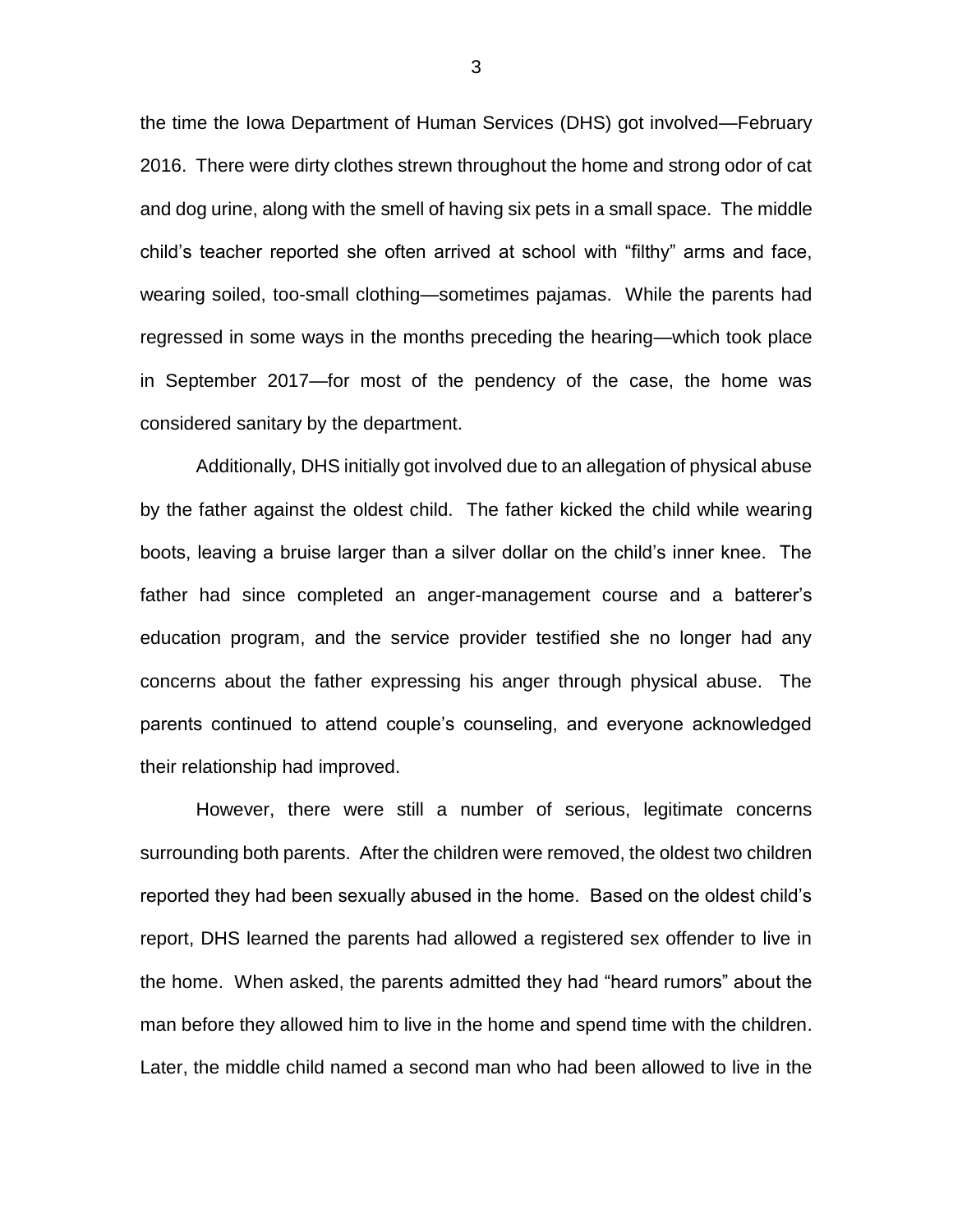home and who had also sexually abused her and her older sister. $2$  Yet the parents failed to take responsibility for allowing the men into their home and their failure to protect their daughters. Until shortly before the termination hearing, they denied the incidents could have occurred, instead referring to the oldest child as a "chronic liar" and blaming her for raising the issue. The parents failed to grasp that these incidents—and their response to them—had created trust issues between them and the children. All of the children, but the middle child especially, continued to have extreme behavioral issues at the time of the termination hearing. Although the parents had "checked all the boxes" as to what they were asked to complete during the pendency of the case, they were still unable or unwilling to grasp their role in working toward resolving their children's behavioral issues; it was noted the parents expected professionals to "fix" the children for them. Additionally, while the parents were able to verbalize what they needed to do to keep their children safe, in the months preceding the termination hearing, it was discovered the parents had again allowed someone else to move in to the family home. The parents continued to deny it was true, but a service provider had stopped by for two unannounced visits in two months and had witnessed the same woman sleeping in the same bedroom both times. When questioned as to how they knew the woman or what they had done to check her out, the mother testified they had met the woman at the dog park a few months ago.

We acknowledge that the parents had made strides in some areas during the pendency of this case, but the children would still have been at risk of suffering

 $\overline{a}$ 

 $2$  The middle child had also recently indicated that the father had sexually abused her and the oldest sister. The father denied the allegations.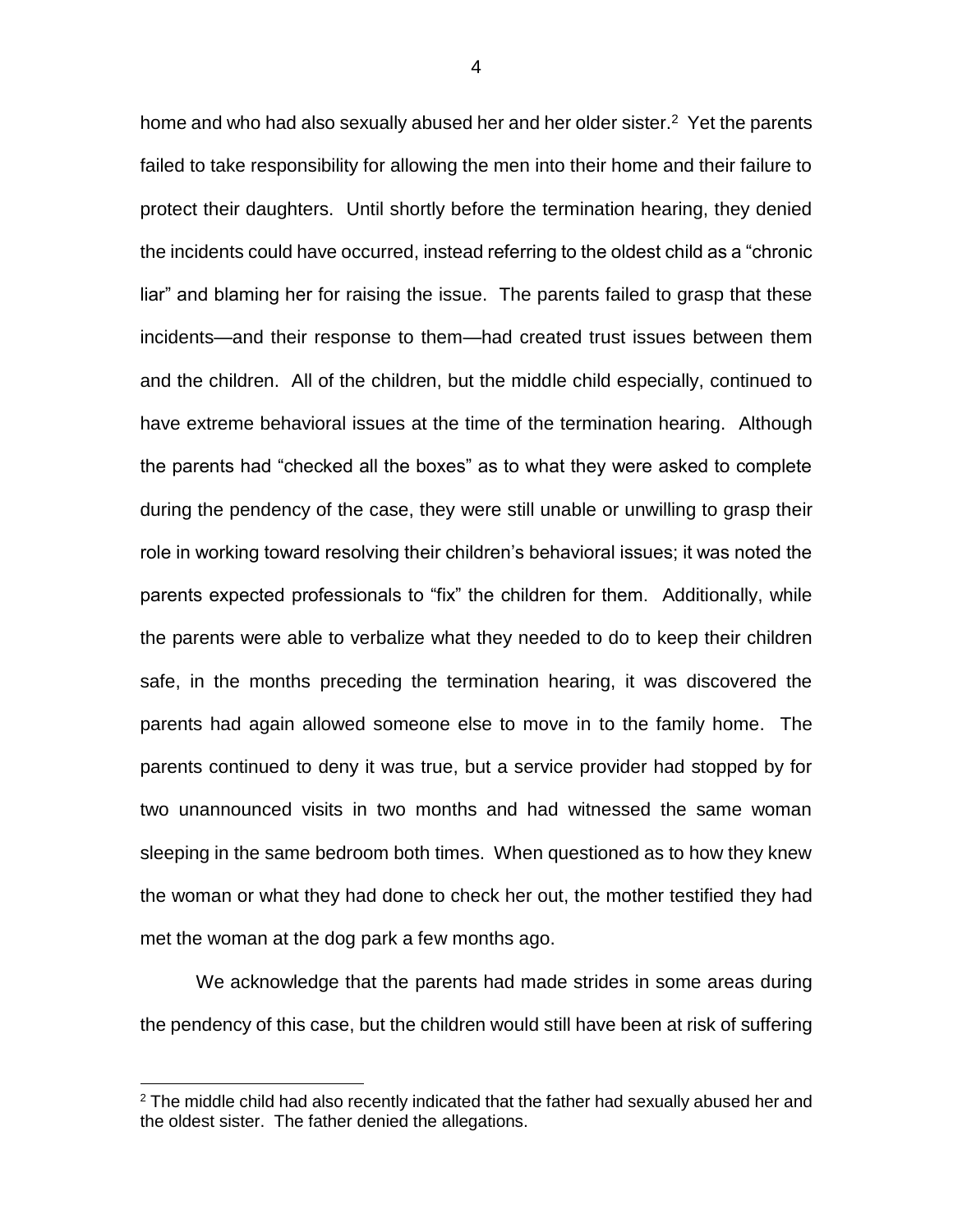an adjudicatory harm if returned to their parents' care at the time of the termination hearing. Thus, there is clear and convincing evidence to support termination under section 232.116(1)(f).

Next, we consider whether termination of the mother's and father's rights was in the children's best interests. *See* Iowa Code § 232.116(2). In considering the children's best interests, we focus on "the child[ren]'s safety, to the best placement for furthering the long-term nurturing and growth of the child[ren], and to the physical, mental, and emotional condition and needs of the child[ren]." *Id.*  The parents maintain termination was not in the children's best interests because, at the time of the termination hearing, the children were each in a separate placement. We acknowledge the importance of sibling relationships has been statutorily recognized in section 232.108. *See also In re A.J.*, No. 13-0216, 2013 WL 1227360, at \*3 (Iowa Ct. App. Mar. 27, 2013). But we disagree with the parents' assertion that their rights must remain intact in order to support the sibling relationship. Iowa Code section 232.108(6) contemplates the role of the department and child-placement agency in facilitating visits between siblings even after the children are adopted. And here, the social worker testified the goal of the department was to place all three children together, once the middle child was ready to leave the psychiatric medical institution for children where she currently resided. Even if the siblings are not ultimately able to be adopted by a single family, returning these three children with special needs to their parents is not in their best interests, as the parents are not currently able to provide them with a safe, supportive, and structured home, and we must consider each child's need with a sense of urgency. *See In re C.B.*, 611 N.W.2d 489, 495 (Iowa 2000).